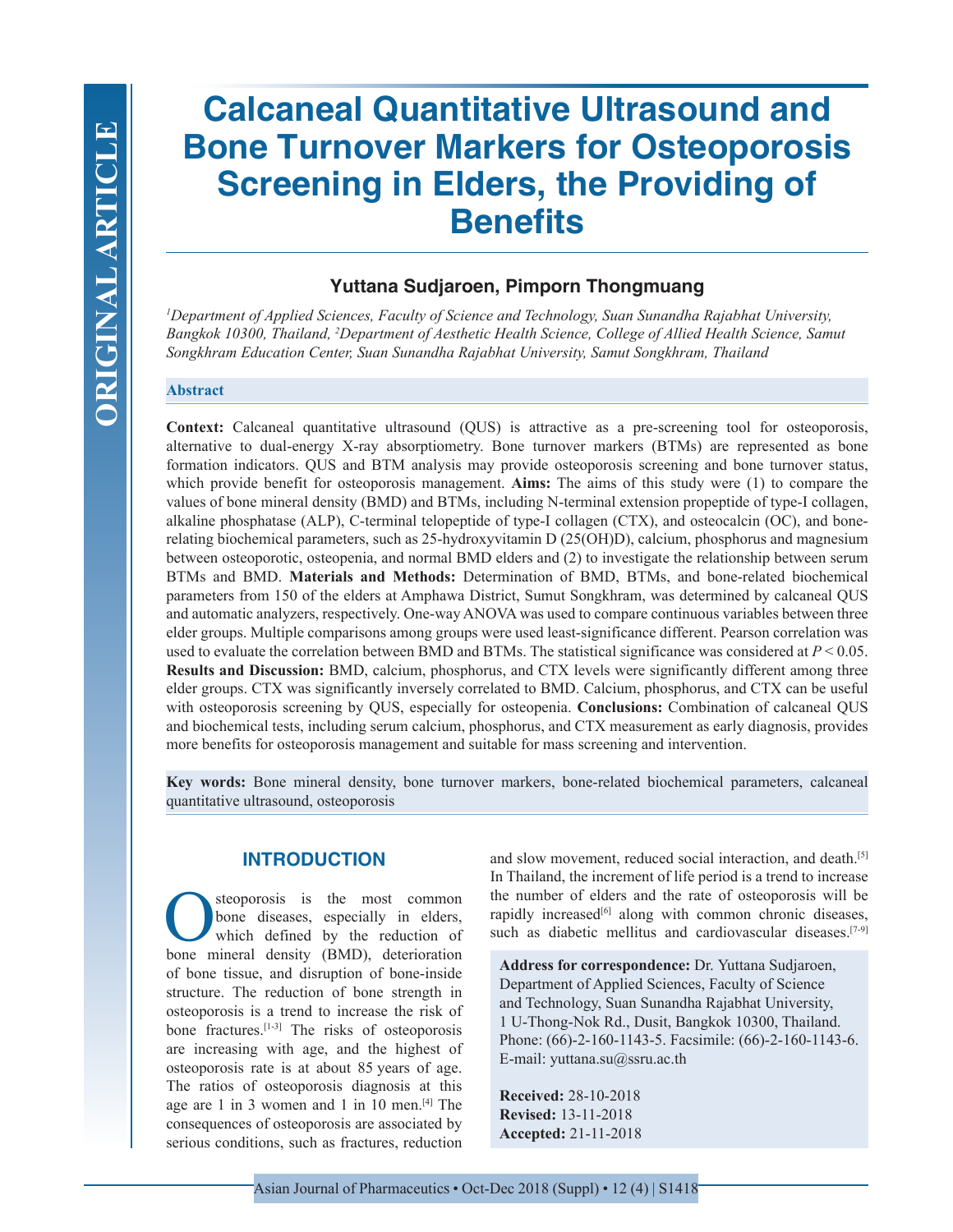The age-adjusted prevalence of osteoporosis in Thai women (40–80 years) during 2000–2001 is 13.6% and 19.8% for femoral neck and lumbar spine, respectively. In addition, the prevalence of osteoporosis in Thai men is 12.6%, 4.6%, and 3.9% at the femoral neck, lumbar spine, and both sites, respectively. Multi-national research survey for Asian osteoporosis study had reported the incidence of hip fracture in Thailand, which was 114 and 289 (per 100,000), in men and women, respectively.<sup>[6,10]</sup>

Recently, dual-energy X-ray absorptiometry (DXA) is the most common method for the evaluation of BMD to assess the risk of bone fracture, which is a reference standard for BMD measurement for diagnosis and monitoring of osteoporosis. However, it is difficult to screen small bone microarchitecture changes in a short time by BMD.[11,12] However, DXA is relatively expensive, and there is also lack of indication for examining the potential risks and benefits of undertaking the test, and ultimately, whether it is worth offering this service under the public health insurance scheme.<sup>[13]</sup> DXA for osteoporosis screening in elders is limited at rural area, which had inappropriate medical staffs and equipment. Moreover, elders at home and/or bed-bound elders are also difficult to assess and give health service. When DXA is rarely using for osteoporosis screening, the calcaneal quantitative ultrasound (QUS) is an attractive method for the screening of osteoporosis alternated to DXA. QUS is a bone assessment technique, which has gained much popularity in recent years. Comparing with DXA, QUS is more preferable on public service due to portable, simple to handle, inexpensive cost, and non-harmful method by useless ionizing radiation. The technique can be used to determine bone status in women, men, and children and in certain cases, infants.<sup>[14]</sup> The reliability of QUS for BMD assessment in diagnosis osteoporosis had been reported in Thai population.<sup>[15]</sup>

Both the intra- and inter-observer reliabilities of stiffness index of QUS in measuring BMD of the calcaneus are evaluated and concluded that QUS is the reliable tool for measuring BMD and it can be used as alternative for osteoporosis screening, particularly in areas, which are difficult to access, and limited in resources.[15] However, QUS is providing only BMD for osteoporosis diagnosis, which is unable to give information of bone turnover and/or relating biochemical bone status for the prediction of supplement effectiveness, especially in case of mass calcium and Vitamin D supplementation in community level.

Bone turnover markers (BTMs) are usually represented as bone formation indicators, including N-terminal extension propeptide of type-I collagen (P1NP), bone-specific alkaline phosphatase (BALP), and bone resorption markers, including C-terminal telopeptide of type-I collagen (CTX) and osteocalcin (OC).[16-18] They are providing information on fracture risk independent of BMD and predict the rapidity of bone loss in untreated patients, which also used to predict the response to treatments. The reduction in BTMs

following antiresorptive therapy and reduction in vertebral and non-vertebral fracture risk are related, and the greater the decrease in BTM may reduce the risk of fracture. The International Osteoporosis Foundation and International Federation of Clinical Chemistry and Laboratory Medicine Working Group are evaluated BTMs for the prediction of fracture risk and for monitoring of treatment; they are suggested that bone formation markers (s-PINP) and bone resorption markers (s-CTX) can be used as reference markers and measured by standardized assays in observational and intervention studies.[3,16]

Thus, QUS and BTM analysis may provide BMD for osteoporotic screening and bone turnover status of bone for management rather than QUS test alone, especially in elders. Our objectives were aimed to compare the values of BMD and BTMs, including P1NP, ALP, CTX, and OC, and other relating biochemical parameter, such as 25-hydroxyvitamin D (25(OH)D), calcium, phosphorus, and magnesium between osteoporotic, osteopenia, and normal BMD elders. In addition, we were aimed to investigate the relationship between BMD and BTMs.

## **MATERIALS AND METHODS**

#### **Participated elders and demographic data**

The cross-sectional study was carried out from November 2017 to April 2018 (this period including public relation and health service), and 150 of health customers were included from academic health service program at Amphawa district, Sumut Songkhram, which was responsible by Sumut Songkhram Education Center, Suan Sunandha Rajabhat University. Informed consent of all participants was done, and the study protocol was approved by the Ethical Review Committee from Suan Sunandha Rajabhat University. Screening of BMD was done for classified bone density status as normal, osteopenia, and osteoporotic persons.

## **The inclusion criteria**

The following criteria were included in the study:

- 1. Male and female elders were aged ≥60 year
- 2. Consciousness and interactive
- 3. Had not severe medical conditions.

## **The exclusion criteria**

The following criteria were exclueded from the study:

- 1. Elderly was combined with metabolic bone disease (osteomalacia, Paget's disease, or primary hyperparathyroidism)
- 2. Had accident, especially with fracture
- 3. Taking daily calcium and Vitamin D supplements
- 4. Pathological fracture (secondary osteoporosis).<sup>[19,20]</sup>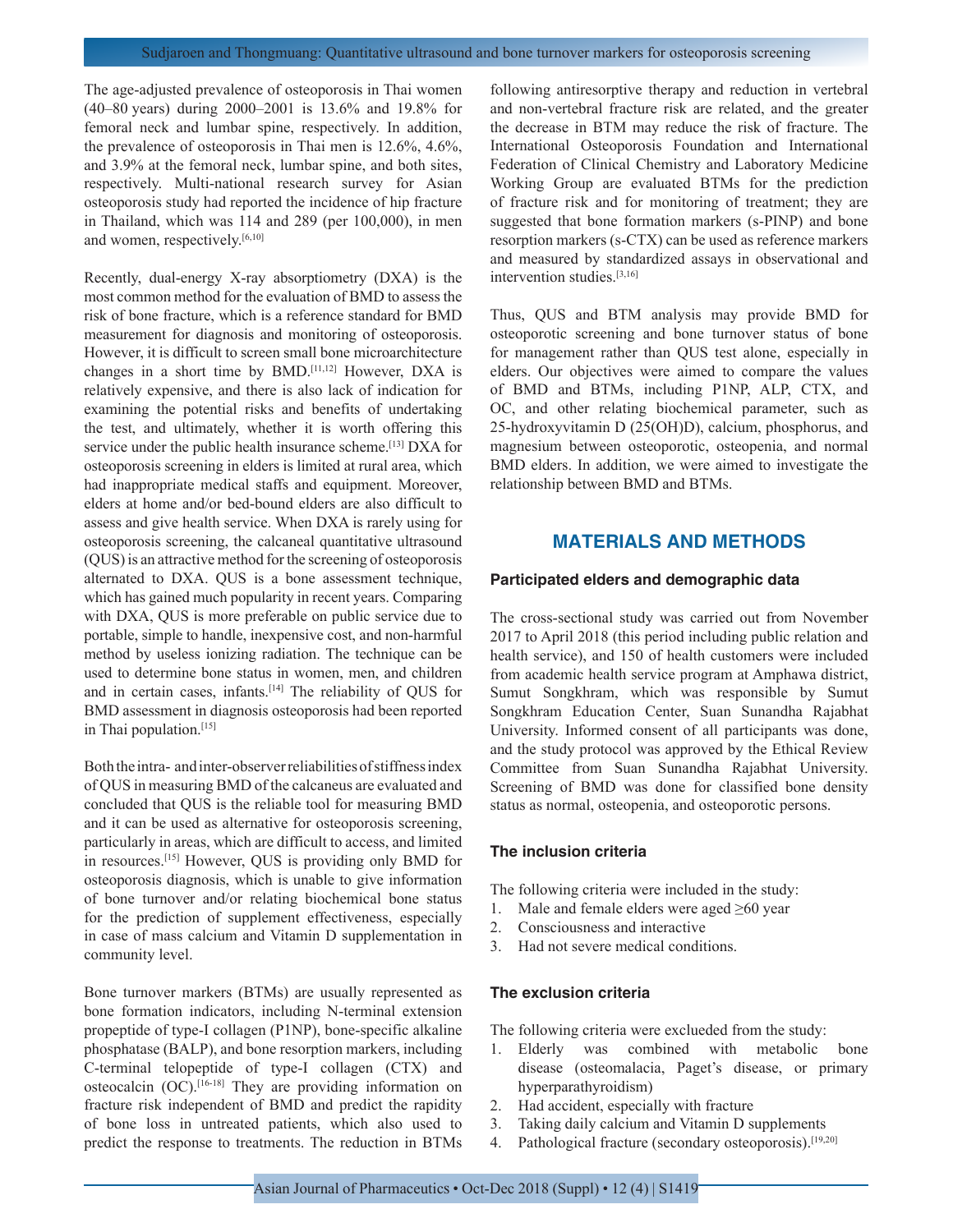Anthropometric data, medical history, and health behaviors (including related risks) were recorded by physical examined and interviewed. The elders with poor literacy and/or unable to read as well were helped for filling the form of questionnaire.

#### *BMD and biochemical measurements*

BMD was measured by calcaneal QUS and ultrasound bone densitometer (SONOST-2000, OsteoSys, Korea), and the instrument protocol and data interpretations were followed by manufacturer instruction. According to BMD status, elders were divided to osteoporotic (T score at or below −2.5), osteopenia (T score between −1.0 and −2.5), and normal (T score at above −1.0) elders. Each 6 ml of fasting blood sample was obtained by venipuncture from median cubital vein during the morning (7–9 a.m.). 6 ml of blood sample was drawn into clotting blood tube for centrifuged and processed within 2 h after phlebotomy and stored at −20°C.[21] Each serum concentration of BTM (P1NP, ALP, CTX, and OC), 25-(OH)D, and bone-related minerals (calcium, phosphorus, and magnesium) was determined by Cobas E411, Cobas E601, and Cobas E501 automatic analyser (Roche Diagnostics, Basel, Switzerland), respectively. The withinrun and between-run CVs were <10%. Control materials and pooled serum were also done prior sample test for accuracy checking.

#### **Statistical analysis**

The Kolmogorov–Smirnov test was used to test for normal distribution. One-way ANOVA (or Kruskal–Wallis) test was used to compare the continuous variables as appropriate between three elder groups. Multiple comparisons (*post hoc* test) among groups were least-significant difference (LSD). Pearson correlation was used to evaluate the correlation between BMD and BTMs. The statistical significance was judged at *P* < 0.05. SPSS 18.0 software was used for statistical analysis (SPSS, Chicago, Illinois, USA).

## **RESULTS AND DISCUSSION**

The elders, who participated in this study, were mainly female (88.5%) and the average age was  $67 \pm 5.6$  years old. The average of BMD and calcium levels from all elders was lower than normal range, whereas average of CTX level was higher than normal range. Moreover, average of BMD, calcium, phosphorus, and CTX levels was significantly different among three elder groups. BMD and calcium were relatively decreased in normal, osteopenia, and osteoporosis groups, respectively; CTX level was also relative increased in normal, osteopenia, and osteoporosis groups, respectively. However, other biochemical parameters, including phosphorus, magnesium, ALP, Vitamin D (25-OH-D), OC, and total P1NP levels, were within normal ranges [Table 1]. The multiple comparisons of BMD, calcium, phosphorus, and CTX between normal, osteopenia, and osteoporosis groups were analyzed by LSD. Almost each parameter was significantly different except phosphorus level between osteopenia and osteoporosis groups which was not significantly different [Table 2]. Only CTX was one of the BTMs, which significantly negatively correlated to BMD, while OC and total P1NP were negatively and positively correlated; however, there was no statistical significance [Table 3].

Calcaneal QUS is an alternative technique for assessing bone. Compared to DXA, QUS has the advantages of being cheaper, portable, and free of ionizing radiation.<sup>[22]</sup> The systematic review on calcaneal QUS are representing usefulness as screening tool for of osteoporotic assessment. However, there is no consensus for the type of devices, measured variables, or cutoffs. Overall, there is no sufficient evidence to recommend a specific cutoff for calcaneal QUS that provides a certainty level high enough to rule in or out osteoporosis. Calcaneal QUS in a pre-screen or stratification algorithm must be based on device-specific cutoffs that are validated in the populations for which they are intended to be used.[23] However, reliable of calcaneal QUS is still used as alternative screening for diagnosing osteoporosis, acceptable of calcaneal QUS had been a report for cost-effectiveness and ease to access in rural area.[15] The calcaneal QUS for BMD assessment is able to reflect bone quality and can be used in developing countries for screening of osteoporosis, where DXA devices are less accessible to public population.[14] According to the study, T-scores of BMD measurement among three elder groups were significantly different, which was the suggestive data for calcaneal QUS for osteoporosis screening as corresponding to previous studies. In addition, the summation of osteopenia and osteoporotic elders was higher than normal, which may implied that BMD screening for osteopenia people was important due to ease to prevention by calcium supplement and no significant symptom or complication occurring.<sup>[3]</sup>

In this study, there were significantly differences of calcium, phosphorus, and CTX among three elder groups. However, other biochemical parameters, including phosphorus, magnesium, ALP, Vitamin D (25-OH-D), OC, and total P1NP levels, were within normal ranges. The finding may provide useful biochemical parameters, which were different among normal, osteopenia, and osteoporosis elder groups, and can be combined measurement with calcaneal QUS for BMD screening and for diagnosis prevention, control, or management of osteoporosis together rather than diagnosis alone. Low concentrations of serum 25-(OH)D could increase the parathyroid hormone (PTH) concentrations, resulting in higher rates of bone loss, and Vitamin D status is evaluated by measuring the serum 25(OH)D. The concentrations of serum 25-(OH)D are defined as deficient (<20 ng/ml), insufficient (20–30 ng/ml), or sufficient ( $\geq$ 30 ng/ml).<sup>[24-26]</sup> Thus, the monitoring of serum 25-OH-D was also necessary in case of mineral and Vitamin D supplement. However, averages of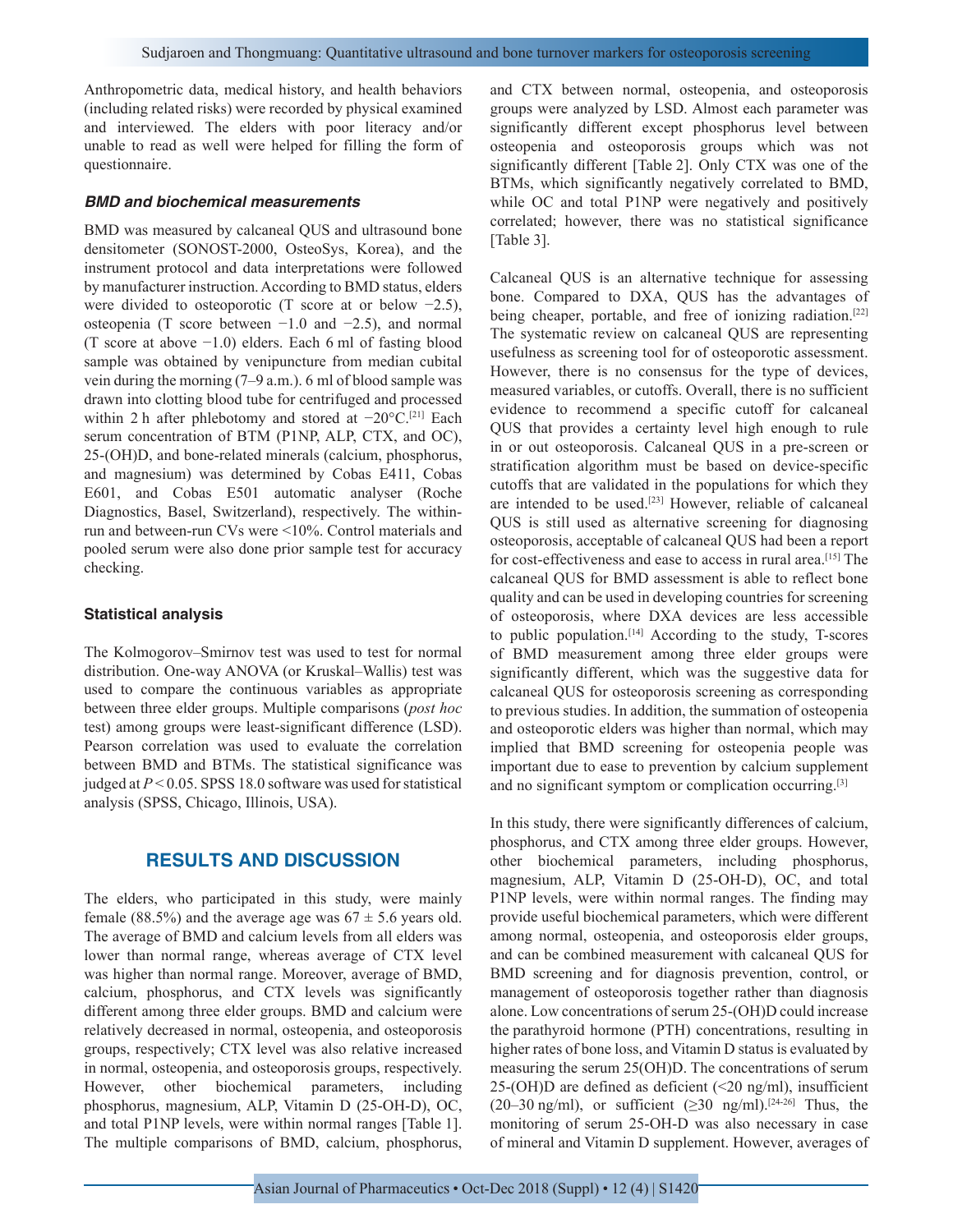Sudjaroen and Thongmuang: Quantitative ultrasound and bone turnover markers for osteoporosis screening

| Table 1: The difference of BMD and biochemical parameter among three groups of eldersy compared with<br>normal range of each parameter |                    |                                  |                               |                        |                                 |            |
|----------------------------------------------------------------------------------------------------------------------------------------|--------------------|----------------------------------|-------------------------------|------------------------|---------------------------------|------------|
| <b>Parameter</b>                                                                                                                       | Normal range       | <b>Total elders</b><br>$(n=150)$ | <b>Normal BMD</b><br>$(n=65)$ | Osteopenia<br>$(n=45)$ | <b>Osteoporosis</b><br>$(n=40)$ | P value    |
| <b>BMD</b>                                                                                                                             | $T$ score $> -1.0$ | $-1.70+0.89$                     | $-0.80+0.19$                  | $-1.99+0.27$           | $-2.84 \pm 0.297$               | $< 0.001*$ |
| Calcium                                                                                                                                | 8.6-10.2 mg/dL     | $7.66 \pm 1.38$                  | $8.87 \pm 0.54$               | $7.30 \pm 1.00$        | $6.09 + 0.78$                   | $< 0.001*$ |
| Phosphorus                                                                                                                             | $2.7 - 4.5$ mg/dL  | $3.12 \pm 0.67$                  | $3.30 \pm 0.72$               | $4.35 \pm 19.77$       | $2.99 + 0.70$                   | $0.016*$   |
| Magnesium                                                                                                                              | 1.40-2.10 mEg/L    | $2.10 \pm 10.82$                 | $1.70+0.029$                  | $2.09 \pm 0.50$        | $1.45 \pm 0.28$                 | 0.362      |
| <b>ALP</b>                                                                                                                             | 39-105 U/L         | $53.88 + 9.30$                   | $53.45 \pm 8.44$              | 54.67±10.62            | $53.70+9.22$                    | 0.789      |
| Vitamin D (25-OH-D)                                                                                                                    | $\geq$ 30 ng/mL    | $41.76 \pm 7.51$                 | $42.40 \pm 7.61$              | $40.64 \pm 7.04$       | $41.98 \pm 7.88$                | 0.476      |
| Osteocalcin (OC)                                                                                                                       | 11.5 $-29$ ng/mL   | $16.54 \pm 3.40$                 | $16.40 \pm 3.39$              | 16.46±3.07             | 16.88±3.80                      | 0.767      |
| <b>Total P1NP</b>                                                                                                                      | 15.0-74.0 ng/ml    | $46.17 \pm 15.18$                | $46.56 \pm 15.19$             | 46.07±15.98            | $45.64 \pm 14.61$               | 0.954      |
| Beta-CrossLaps (CTX)                                                                                                                   | $0.0 - 0.32$ ng/ml | $0.38 + 0.15$                    | $0.30+0.10$                   | $0.40+0.12$            | $0.50+0.15$                     | $< 0.001*$ |

BMD: Bone mineral density, \*statistically significance at *P*<0.05

| Table 2: Multiple comparisons of BMD, calcium, phosphorus, and beta-CrossLaps (CTX) within normal,<br>osteopenia, and osteoporosis groups |                               |                                  |                         |                |                      |                      |                          |
|-------------------------------------------------------------------------------------------------------------------------------------------|-------------------------------|----------------------------------|-------------------------|----------------|----------------------|----------------------|--------------------------|
| Dependent parameter                                                                                                                       | Other<br><b>Mean</b><br>Group |                                  | <b>Standard</b>         | 95% CI         |                      | P value              |                          |
|                                                                                                                                           |                               | group                            | difference              | error          | Lower                | Upper                |                          |
| <b>BMD</b>                                                                                                                                | G <sub>1</sub>                | G <sub>2</sub><br>G <sub>3</sub> | 1.196*<br>$2.038*$      | 0.048<br>0.050 | 1.101<br>1.940       | 1.292<br>2.137       | $< 0.001*$<br>$< 0.001*$ |
|                                                                                                                                           | G <sub>2</sub>                | G <sub>1</sub><br>G <sub>3</sub> | $-1.196*$<br>$0.842*$   | 0.048<br>0.054 | $-1.292$<br>0.735    | $-1.101$<br>0.948    | $< 0.001*$<br>$< 0.001*$ |
|                                                                                                                                           | G <sub>3</sub>                | G <sub>1</sub><br>G <sub>2</sub> | $-2.039*$<br>$-0.0842*$ | 0.050<br>0.054 | $-2.137$<br>$-0.948$ | $-1.940$<br>$-0.735$ | $< 0.001*$<br>$< 0.001*$ |
| Calcium                                                                                                                                   | G <sub>1</sub>                | G <sub>2</sub><br>G <sub>3</sub> | $1.570*$<br>$2.778*$    | 0.149<br>0.154 | 1.276<br>2.473       | 1.864<br>3.082       | $< 0.001*$<br>$< 0.001*$ |
|                                                                                                                                           | G <sub>2</sub>                | G <sub>1</sub><br>G <sub>3</sub> | $-1.570*$<br>$1.208*$   | 0.149<br>0.167 | $-1.864$<br>0.879    | $-1.276$<br>1.537    | $< 0.001*$<br>$< 0.001*$ |
|                                                                                                                                           | G <sub>3</sub>                | G <sub>1</sub><br>G <sub>2</sub> | $-2.778*$<br>$-1.208*$  | 0.154<br>0.167 | $-3.082$<br>$-1.537$ | $-2.473$<br>$-0.878$ | $< 0.001*$<br>$< 0.001*$ |
| Phosphorus                                                                                                                                | G <sub>1</sub>                | G <sub>2</sub><br>G <sub>3</sub> | $0.318*$<br>$0.313*$    | 0.128<br>0.132 | 0.066<br>0.051       | 0.570<br>0.574       | $0.014*$<br>$0.019*$     |
|                                                                                                                                           | G <sub>2</sub>                | G <sub>1</sub><br>G <sub>3</sub> | $-0.318*$<br>$-0.005$   | 0.128<br>0.143 | $-0.570$<br>$-0.288$ | $-0.066$<br>0.277    | $0.014*$<br>0.970        |
|                                                                                                                                           | G <sub>3</sub>                | G <sub>1</sub><br>G <sub>2</sub> | $-0.031*$<br>0.005      | 0.132<br>0.143 | $-0.570$<br>$-0.278$ | $-0.051$<br>0.288    | $0.019*$<br>0.970        |
| Beta-CrossLaps (CTX)                                                                                                                      | G <sub>1</sub>                | G <sub>2</sub><br>G <sub>3</sub> | $-0.102*$<br>$-0.198*$  | 0.024<br>0.025 | $-0.149$<br>$-0.247$ | $-0.055$<br>$-0.150$ | $< 0.001*$<br>$< 0.001*$ |
|                                                                                                                                           | G <sub>2</sub>                | G <sub>1</sub><br>G <sub>3</sub> | $0.102*$<br>$-0.096*$   | 0.024<br>0.027 | 0.055<br>$-0.149$    | 0.149<br>$-0.044$    | $< 0.001*$<br>$< 0.001*$ |
|                                                                                                                                           | G <sub>3</sub>                | G <sub>1</sub><br>G <sub>2</sub> | $0.198*$<br>$0.096*$    | 0.024<br>0.027 | 0.150<br>0.044       | 0.247<br>0.149       | $< 0.001*$<br>$< 0.001*$ |

\*Statistically significance at *P<*0.05; CI: Confident interval, G1: Normal BMD group, G2: Osteopenia group, G3: Osteoporosis group, BMD: Bone mineral density

25-OH-D among elder groups in our study were sufficient as within normal range.

OC is a non-collagenous protein regulates glucose, lipid, and energy metabolisms as well as bone metabolism.[16-18,27] P1NP is also another protein which is secreted by osteoblasts during the collagen type I synthesis. This protein has been taken into account in the osteoporosis management.<sup>[16-18,28]</sup> C-terminal cross-linked telopeptide of type-I collagen (CTX) as a bone resorptive marker is produced by osteoclasts during bone resorption.<sup>[16-18]</sup> In calcium supplement study, CTX was observed at 12 months and a greater decline in OC was observed at 1 year.[20] In our results, only CTX was significantly negatively correlated to BMD, while no statistical significant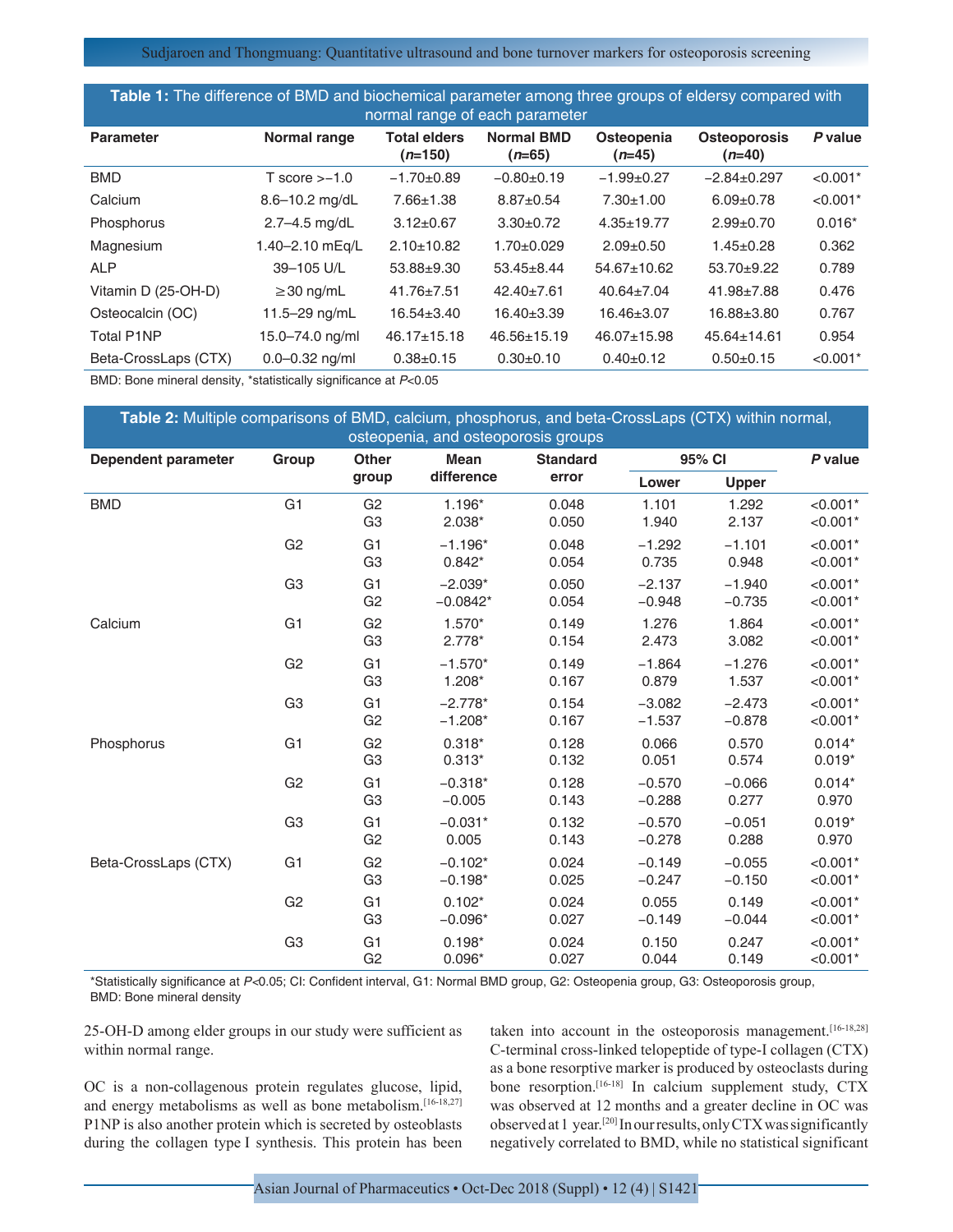| <b>Table 3:</b> The correlation of bone turnover markers to<br>BMD $(n=150)$ |                                                    |             |  |  |  |  |
|------------------------------------------------------------------------------|----------------------------------------------------|-------------|--|--|--|--|
| <b>Bone turnover</b><br>marker                                               | <b>BMD relation value</b><br>(Pearson correlation) | P value     |  |  |  |  |
| OC                                                                           | $-0.040$                                           | 0.629       |  |  |  |  |
| <b>Total P1NP</b>                                                            | 0.001                                              | 0.986       |  |  |  |  |
| Beta-CrossLaps (CTX)                                                         | $-0.524**$                                         | $< 0.001**$ |  |  |  |  |

\*\*Significant at *P<*0.01 level (two‑tailed). OC: Osteocalcin, BMD: Bone mineral density

of OC and total P1NP among three elder groups. Thus, CTX is BTM that can be useful with osteoporosis screening by QUS, especially in short-term calcium supplement. Osteoporosis has no clinical manifestations until there is a fracture. Moreover, osteoporosis results in a decreased quality of life increased disability-adjusted lifespan and big financial burden to health insurance systems of countries that are responsible for the care of such patients. With an early diagnosis of this disease, before fractures occur, and by assessing BMD and with early treatment, osteoporosis can be prevented.<sup>[3]</sup> Hence, we suggest that screening of osteoporosis by calcaneal QUS with measurements of bone-related biochemical parameters (including serum calcium, phosphorus, and CTX) is providing more benefit information for prevention and/or treatment of osteoporosis rather than BMD evaluation by calcaneal QUS alone. In addition, this combined measurement is suitable for mass screening and intervention.

# **ACKNOWLEDGMENT**

We are grateful to Suan Sunandha Rajabhat University, Bangkok, Thailand, for grant support. We would like to sincerely thank all participants from Amphawa District, Samut Songkhram Province, Thailand, for providing useful data and helping on this research. Special sincerely thank to Sumut Songkhram Education Center, Suan Sunandha Rajabhat University, for the convenience support providing, such as local public relation and research assistants.

## **REFERENCES**

- 1. World Health Organization. Assessment of Fracture Risk and its Application to Screening for Postmenopausal Osteoporosis. No. 843 of Technical Reports Series. Geneva: WHO; 1994.
- 2. NIH Consensus Development Panel on Osteoporosis Prevention, Diagnosis, and Therapy. Osteoporosis prevention, diagnosis, and therapy. JAMA 2001; 285:785-95.
- 3. Sözen T, Özışık L, Başaran NÇ. An overview and management of osteoporosis. Eur J Rheumatol 2017;4:46-56.
- 4. Looker AC, Borrud LG, Dawson-Hughes B, Shepherd JA,

Wright NC. Osteoporosis or low bone mass at the femur neck or lumbar spine in older adults: United States, 2005-2008. NCHS Data Brief 2012;93:1-8.

- 5. David C, Confavreux CB, Mehsen N, Paccou J, Leboime A, Legrand E, *et al.* Severity of osteoporosis: What is the impact of co-morbidities? Joint Bone Spine 2010;77 Suppl 2:S103-6.
- 6. Pongchaiyakul C, Songpattanasilp T, Taechakraichana N. Burden of osteoporosis in Thailand. J Med Assoc Thai 2008;91:261-7.
- 7. Maghbooli Z, Emamgholipour S, Hossein-Nezhad A, Shirzad M, Gorgani Firuzjaee S. Suitable bone markers assessing bone status in patients with both coronary artery disease and diabetes. J Diabetes Metab Disord 2015;15:35.
- 8. Maghbooli Z, Shabani P, Gorgani-Firuzjaee S, Hossein-Nezhad A. The association between bone turnover markers and microvascular complications of Type 2 diabetes. J Diabetes Metab Disord 2016;15:51.
- 9. Sudjaroen Y, Thongmuang P. Association of bone-related biochemical markers and risk of prehypertension in osteoporotic elders. Asian J Pharm 2018;12 Suppl 1:S277-83.
- 10. Lau EM, Lee JK, Suriwongpaisal P, Saw SM, Das De S, Khir A, *et al.* The incidence of hip fracture in four Asian countries: The Asian osteoporosis study (AOS). Osteoporos Int 2001;12:239-43.
- 11. Kanis JA. Assessment of fracture risk and its application to screening for postmenopausal osteoporosis: Synopsis of a WHO report. WHO study group. Osteoporos Int 1994;4:368-81.
- 12. Wainwright SA, Marshall LM, Ensrud KE, Cauley JA, Black DM, Hillier TA, *et al.* Hip fracture in women without osteoporosis. J Clin Endocrinol Metab 2005;90:2787-93.
- 13. Kingkaew P, Maleewong U, Ngarmukos C, Teerawattananon Y. Evidence to inform decision makers in Thailand: A cost-effectiveness analysis of screening and treatment strategies for postmenopausal osteoporosis. Value Health 2012;15:S20-8.
- 14. Chin KY, Ima-Nirwana S. Calcaneal quantitative ultrasound as a determinant of bone health status: What properties of bone does it reflect? Int J Med Sci 2013;10:1778-83.
- 15. Soontrapa S, Soontrapa S, Chaikitpinyo S. The reliability of calcaneal quantitative ultrasound in the measurement of bone mineral density. Srinagarind Med J 2008;23:424-9.
- 16. Vasikaran S, Eastell R, Bruyère O, Foldes AJ, Garnero P, Griesmacher A, *et al.* Markers of bone turnover for the prediction of fracture risk and monitoring of osteoporosis treatment: A need for international reference standard. Osteoporos Int 2011;22:391-420.
- 17. Lin YH, Ho YL, Wang TD, Liu CP, Kao HL, Chao CL, *et al.* The relation of amino-terminal propeptide of Type III procollagen and severity of coronary artery disease in patients without myocardial infarction or